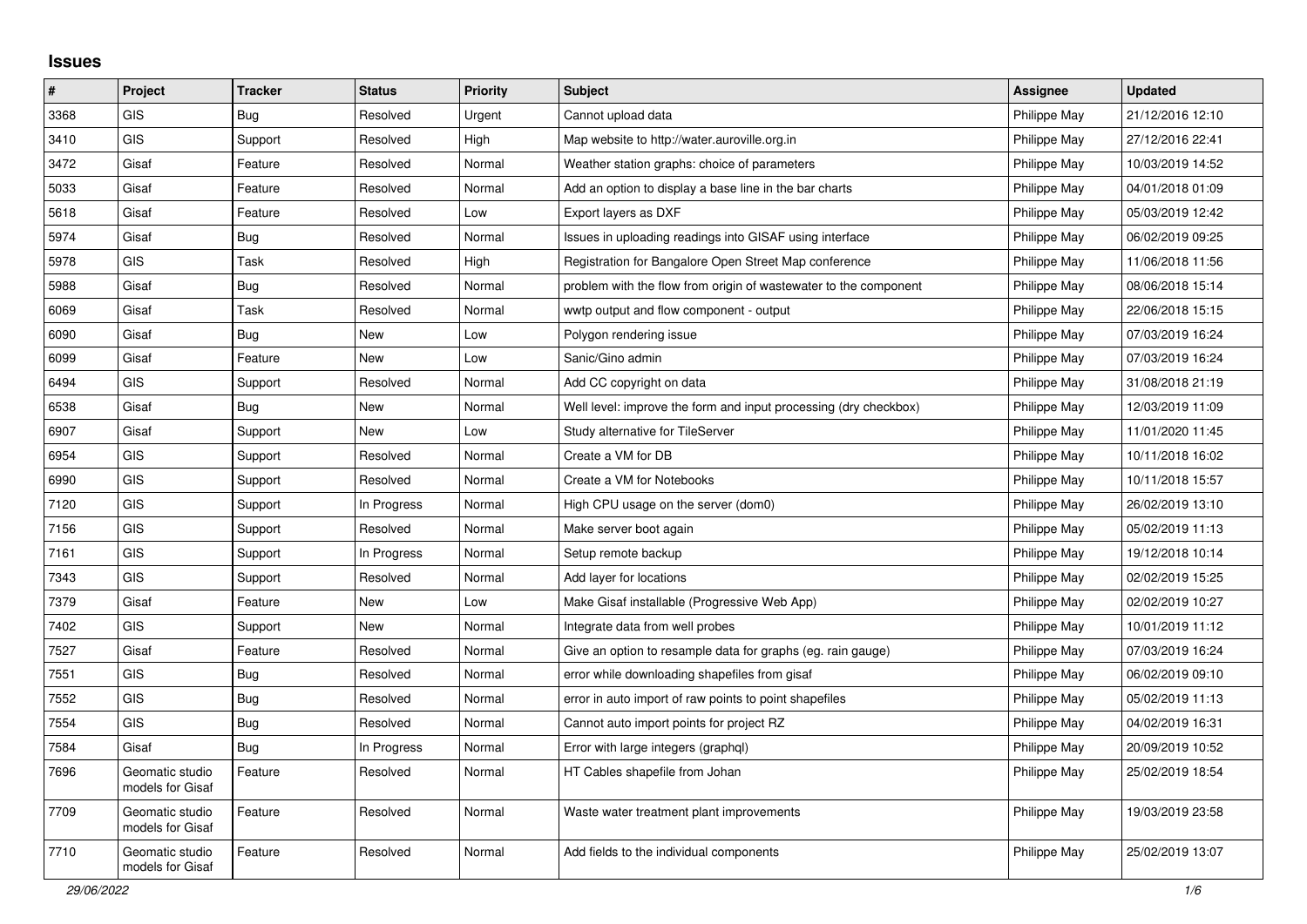| $\pmb{\#}$ | Project                             | <b>Tracker</b> | <b>Status</b> | <b>Priority</b> | Subject                                                                              | <b>Assignee</b> | <b>Updated</b>   |
|------------|-------------------------------------|----------------|---------------|-----------------|--------------------------------------------------------------------------------------|-----------------|------------------|
| 7711       | Geomatic studio<br>models for Gisaf | Feature        | Resolved      | Normal          | Add fields to component types                                                        | Philippe May    | 25/02/2019 13:06 |
| 7725       | Geomatic studio<br>models for Gisaf | Feature        | Resolved      | Normal          | Add a button for generating reports                                                  | Philippe May    | 25/02/2019 13:08 |
| 7763       | <b>GIS</b>                          | Feature        | Feedback      | Normal          | Infrastructure: migrate old-admin to the same server than gisaf                      | Philippe May    | 25/02/2019 11:11 |
| 7813       | Gisaf                               | Documentation  | Resolved      | Normal          | Including credits for ESRI basemap (Sat, Highways, Labels)                           | Philippe May    | 05/03/2019 12:39 |
| 7853       | <b>GIS</b>                          | Support        | New           | Normal          | Install OpenDroneMap and WebODM                                                      | Philippe May    | 09/05/2019 15:57 |
| 7935       | Geomatic studio<br>models for Gisaf | Task           | Resolved      | Normal          | Template components in order                                                         | Philippe May    | 20/03/2019 15:18 |
| 7936       | Geomatic studio<br>models for Gisaf | Task           | Resolved      | Normal          | Add the wastewater type to the origin                                                | Philippe May    | 19/03/2019 23:56 |
| 7957       | <b>GIS</b>                          | Bug            | Feedback      | High            | Export polygon shapefiles do not show "holes"                                        | Philippe May    | 04/04/2019 16:14 |
| 8096       | Geomatic studio<br>models for Gisaf | Task           | Resolved      | Normal          | Creating a Gkpg/shp for elevation points in Basins with category as an attribute     | Philippe May    | 24/05/2019 16:57 |
| 8231       | Gisaf                               | Bug            | Resolved      | Normal          | Fix status in table definition of new categories                                     | Philippe May    | 03/05/2019 17:26 |
| 8246       | <b>GIS</b>                          | Support        | Resolved      | Normal          | Server down?                                                                         | Philippe May    | 06/05/2019 15:45 |
| 8450       | <b>GIS</b>                          | Support        | Resolved      | Normal          | Unable to Load Jupyter Lab                                                           | Philippe May    | 10/06/2019 15:52 |
| 8504       | <b>GIS</b>                          | Support        | Resolved      | Normal          | Clean data from the weather station                                                  | Philippe May    | 04/07/2019 17:05 |
| 8630       | Gisaf                               | Feature        | Resolved      | Normal          | Map: add option for filter with status                                               | Philippe May    | 10/07/2019 16:49 |
| 8669       | Gisaf                               | Feature        | Resolved      | Normal          | Groups of map layers                                                                 | Philippe May    | 26/07/2019 10:51 |
| 8721       | Gisaf                               | Feature        | New           | Normal          | Survey data basket: handle the case when more than one file in the basket per<br>day | Philippe May    | 14/10/2020 17:01 |
| 8756       | Gisaf                               | <b>Bug</b>     | Resolved      | Normal          | Map: handle errors when layers (eg, in base maps) don't actually exist               | Philippe May    | 02/08/2019 16:40 |
| 9036       | Gisaf                               | <b>Bug</b>     | Resolved      | Normal          | Fix login indicator                                                                  | Philippe May    | 03/10/2019 15:15 |
| 9220       | <b>GIS</b>                          | Feature        | Resolved      | High            | Setting the daily resampling of weather data starting from 8.30 am                   | Philippe May    | 08/01/2020 17:57 |
| 9292       | <b>GIS</b>                          | Support        | Resolved      | Normal          | Server upgrade to buster                                                             | Philippe May    | 13/11/2019 12:29 |
| 9463       | <b>GIS</b>                          | Support        | Resolved      | Normal          | Setup a weather station in Kalpana                                                   | Philippe May    | 02/11/2021 15:08 |
| 9465       | Gisaf                               | <b>Bug</b>     | Resolved      | Normal          | Export plots to PNG missing axis labels                                              | Philippe May    | 08/01/2020 11:35 |
| 9466       | Gisaf                               | Support        | Resolved      | Normal          | Rename "altitude" to "elevation"                                                     | Philippe May    | 08/01/2020 11:27 |
| 9483       | Gisaf                               | Support        | New           | Normal          | Performance: writing gpkg is slower than shapefiles                                  | Philippe May    | 08/01/2020 11:15 |
| 9493       | Gisaf                               | <b>Bug</b>     | Resolved      | Normal          | Plotly png download resize frame                                                     | Philippe May    | 26/12/2019 16:37 |
| 9509       | Gisaf                               | Feature        | Resolved      | Normal          | Update angular-plotly to 1.5.0                                                       | Philippe May    | 04/01/2020 12:05 |
| 9510       | Gisaf                               | Feature        | Resolved      | Normal          | Automatically resample to daily when there's too much data                           | Philippe May    | 01/01/2020 14:12 |
| 9516       | Gisaf                               | Feature        | Resolved      | Normal          | Map: add option to grab link to the selected feature                                 | Philippe May    | 02/01/2020 15:42 |
| 9517       | Gisaf                               | Feature        | Resolved      | Normal          | Tags: add location                                                                   | Philippe May    | 03/01/2020 11:54 |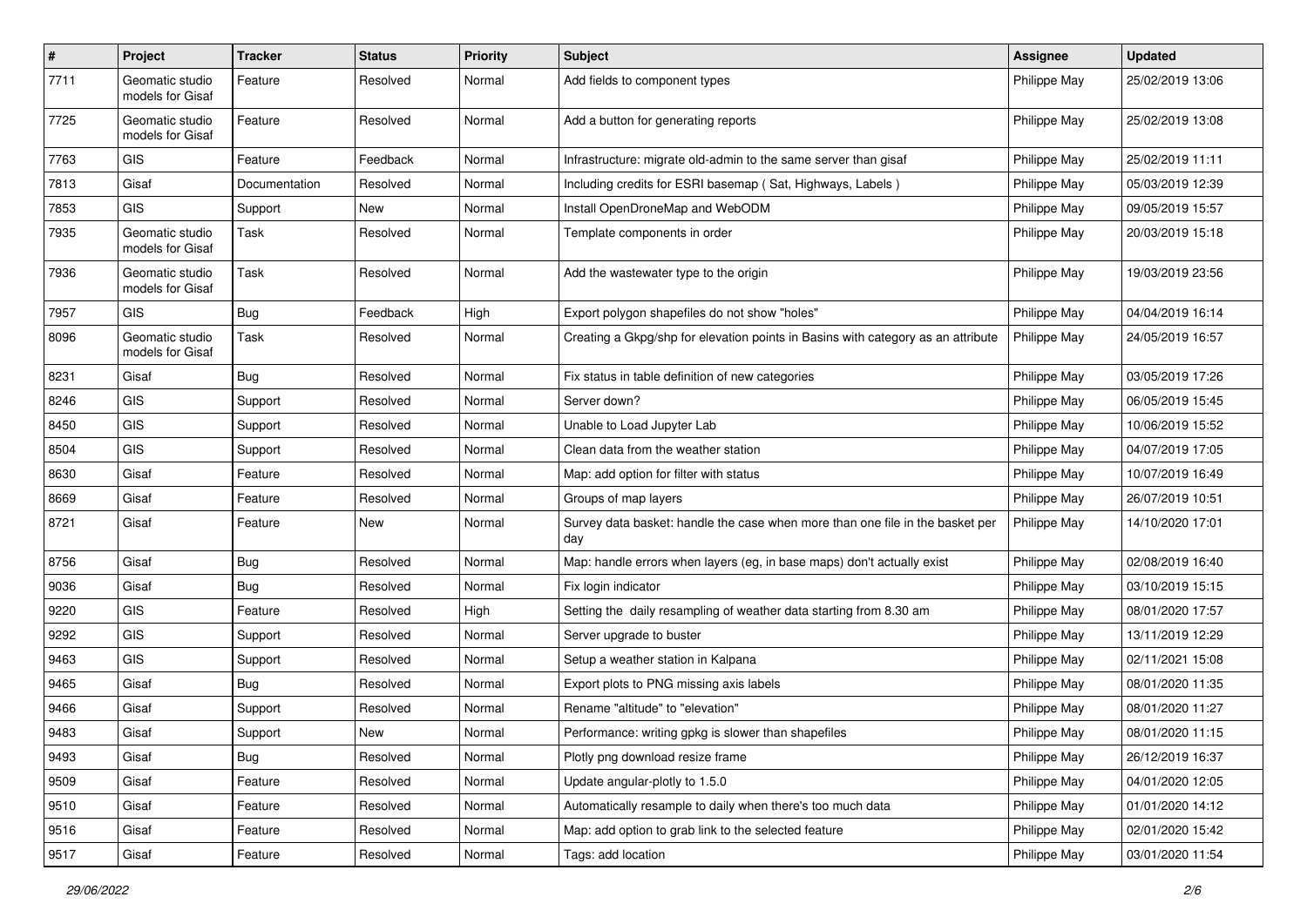| $\sharp$ | Project | <b>Tracker</b> | <b>Status</b> | <b>Priority</b> | <b>Subject</b>                                                                                        | <b>Assignee</b> | <b>Updated</b>   |
|----------|---------|----------------|---------------|-----------------|-------------------------------------------------------------------------------------------------------|-----------------|------------------|
| 9519     | Gisaf   | <b>Bug</b>     | Resolved      | Normal          | Map info: fix icons                                                                                   | Philippe May    | 02/01/2020 13:11 |
| 9534     | Gisaf   | Feature        | Resolved      | Normal          | GeoJson store: systematically use geodataframes                                                       | Philippe May    | 07/01/2020 16:51 |
| 9538     | Gisaf   | Feature        | New           | Normal          | Download shapefile of raw survey points facility - TO BE REMOVED?                                     | Philippe May    | 07/01/2020 14:35 |
| 9552     | Gisaf   | Documentation  | Resolved      | Normal          | Weekly resampling - Starts on mondays                                                                 | Philippe May    | 25/07/2020 17:12 |
| 9563     | Gisaf   | Feature        | Resolved      | Normal          | Live layers: add option to link to a map feature                                                      | Philippe May    | 12/01/2020 22:22 |
| 9592     | Gisaf   | Support        | Resolved      | Urgent          | Follow up migration                                                                                   | Philippe May    | 19/01/2020 13:42 |
| 9602     | Gisaf   | <b>Bug</b>     | Resolved      | Normal          | Map: ability to cancel download                                                                       | Philippe May    | 20/01/2020 18:32 |
| 9603     | Gisaf   | Bug            | New           | Normal          | Map: clean memory after removing layer                                                                | Philippe May    | 20/01/2020 13:05 |
| 9749     | Gisaf   | Feature        | New           | Normal          | Strip extra characters in graphQL queries                                                             | Philippe May    | 07/09/2020 12:48 |
| 9789     | Gisaf   | Feature        | <b>New</b>    | Normal          | Login: put in a dialog                                                                                | Philippe May    | 28/02/2020 04:28 |
| 9944     | Gisaf   | Feature        | Resolved      | Normal          | Admin: manage categories                                                                              | Philippe May    | 10/04/2020 12:06 |
| 10014    | Gisaf   | Feature        | Resolved      | Normal          | Interity checks                                                                                       | Philippe May    | 19/05/2020 19:23 |
| 10122    | Gisaf   | Bug            | Resolved      | Normal          | Reconciliation: missing categories                                                                    | Philippe May    | 19/05/2020 02:53 |
| 10123    | Gisaf   | Bug            | Resolved      | Normal          | Basket Upload: store not saved                                                                        | Philippe May    | 19/05/2020 17:36 |
| 10125    | Gisaf   | <b>Bug</b>     | Resolved      | Normal          | Feature with Status other than existing, not showing in the map (example: future<br>building outline) | Philippe May    | 20/05/2020 04:05 |
| 10140    | Gisaf   | Bug            | <b>New</b>    | Normal          | Admin: sort out manager role                                                                          | Philippe May    | 19/05/2020 19:22 |
| 10149    | Gisaf   | Bug            | Resolved      | Normal          | Import basket: fix authorization auto import                                                          | Philippe May    | 09/06/2020 23:09 |
| 10151    | GIS     | Feature        | Resolved      | Normal          | PG ADMIN installation on server                                                                       | Philippe May    | 23/05/2020 12:04 |
| 10152    | Gisaf   | Feature        | Resolved      | Normal          | wells list in Measures Tab with only wells having measures                                            | Philippe May    | 10/06/2020 15:05 |
| 10153    | GIS     | Support        | Resolved      | Normal          | Postgis access for Selvarani in QGis                                                                  | Philippe May    | 23/05/2020 12:05 |
| 10180    | Gisaf   | <b>Bug</b>     | Resolved      | Normal          | Error importing Johan's shapefile                                                                     | Philippe May    | 27/05/2020 15:34 |
| 10182    | Gisaf   | Feature        | Resolved      | Normal          | Function to change status of surveyed features                                                        | Philippe May    | 15/07/2020 15:10 |
| 10213    | Gisaf   | Bug            | Resolved      | Normal          | Point showing in the reconciliation pop-up but error while reconciling                                | Philippe May    | 26/06/2020 14:37 |
| 10214    | Gisaf   | Support        | New           | Normal          | Multiple Reconciliations                                                                              | Philippe May    | 27/05/2020 16:12 |
| 10224    | Gisaf   | Support        | Resolved      | Normal          | Update gs.basemaps in Jupyter notebooks                                                               | Philippe May    | 14/06/2021 16:15 |
| 10289    | Gisaf   | Bug            | Resolved      | Normal          | New basket: cannot import raingauge Excel sheet                                                       | Philippe May    | 11/06/2020 12:17 |
| 10291    | GIS     | Support        | In Progress   | Normal          | Vacuum DB at reboot                                                                                   | Philippe May    | 29/10/2021 11:44 |
| 10306    | Gisaf   | Bug            | Resolved      | Normal          | Logout not working                                                                                    | Philippe May    | 11/06/2020 12:13 |
| 10323    | GIS     | Bug            | Resolved      | Normal          | Survey points from Eric Chacra: misc issues                                                           | Philippe May    | 03/08/2020 13:11 |
| 10331    | Gisaf   | Feature        | Resolved      | Normal          | Reconciliation: sort layer by alphabetical order                                                      | Philippe May    | 12/06/2020 17:45 |
| 10337    | Gisaf   | <b>Bug</b>     | Resolved      | Normal          | Custom layers with a "status" column not displayed on the map                                         | Philippe May    | 13/06/2020 17:36 |
| 10360    | Gisaf   | <b>Bug</b>     | Resolved      | Normal          | Cannot import survey: accuracy issue                                                                  | Philippe May    | 17/06/2020 01:29 |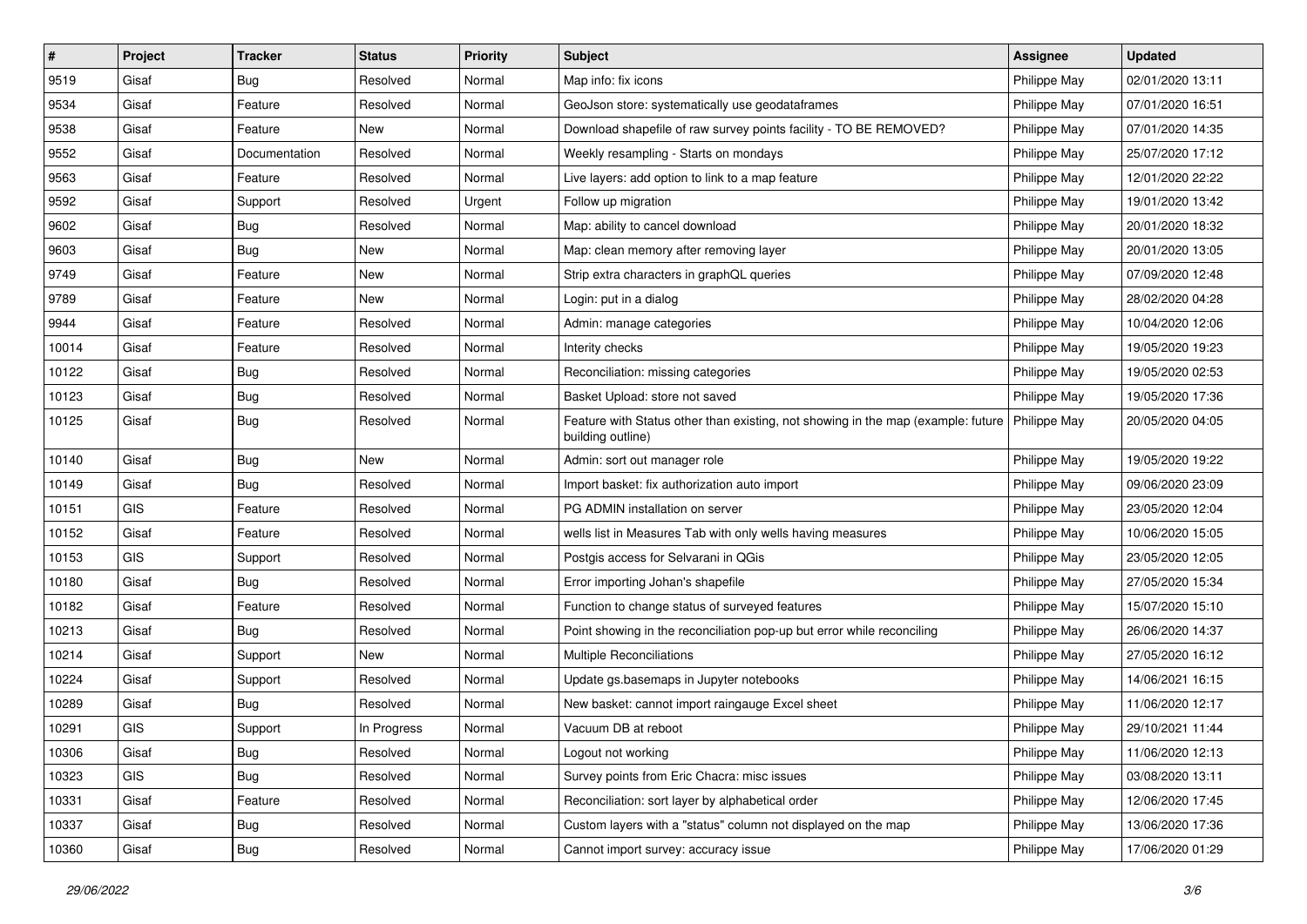| #     | Project                             | <b>Tracker</b> | <b>Status</b> | <b>Priority</b> | <b>Subject</b>                                                                                               | <b>Assignee</b> | <b>Updated</b>   |
|-------|-------------------------------------|----------------|---------------|-----------------|--------------------------------------------------------------------------------------------------------------|-----------------|------------------|
| 10364 | Gisaf                               | Support        | New           | Normal          | Reconcile the reconciliations                                                                                | Philippe May    | 17/06/2020 17:27 |
| 10400 | Gisaf                               | Bug            | Resolved      | Normal          | Map search: works only once                                                                                  | Philippe May    | 24/06/2020 12:05 |
| 10407 | Gisaf                               | Bug            | Resolved      | Normal          | Live layer DXF export: missing reprojection                                                                  | Philippe May    | 23/06/2020 04:24 |
| 10439 | Gisaf                               | <b>Bug</b>     | Resolved      | Normal          | Reconciliation: use categories instead of layers                                                             | Philippe May    | 27/06/2020 05:21 |
| 10536 | Gisaf                               | Feature        | Resolved      | Normal          | Migrate PlottableModel.Actions.download_csv_value to plugins                                                 | Philippe May    | 15/07/2020 15:07 |
| 10539 | Gisaf                               | Bug            | Resolved      | Normal          | New basket admin: the metadata (surveyor, etc) aren't populated from raw<br>points when importing shapefiles | Philippe May    | 15/07/2020 15:02 |
| 10569 | Gisaf                               | Feature        | Resolved      | Normal          | Well Masterfile/Repository                                                                                   | Philippe May    | 19/12/2020 17:10 |
| 10675 | Gisaf                               | Feature        | Resolved      | Normal          | Add attribution on map                                                                                       | Philippe May    | 04/07/2021 13:58 |
| 10693 | <b>GIS</b>                          | Support        | Resolved      | Normal          | Wrong geometry type for category R54                                                                         | Philippe May    | 30/07/2020 12:00 |
| 10728 | Gisaf                               | Bug            | Resolved      | Normal          | Cannot download CSV for values                                                                               | Philippe May    | 03/08/2020 15:49 |
| 10732 | Gisaf                               | <b>Bug</b>     | Resolved      | Normal          | Wind Speed unit                                                                                              | Philippe May    | 04/08/2020 16:52 |
| 10740 | Gisaf                               | Bug            | Resolved      | Normal          | Change status: issue with projection system                                                                  | Philippe May    | 17/09/2020 14:34 |
| 10741 | Gisaf                               | Feature        | Resolved      | Normal          | Add a way for changing status of a feature, given its original id                                            | Philippe May    | 16/09/2020 17:35 |
| 10819 | Gisaf                               | <b>Bug</b>     | Resolved      | Normal          | Evergreen well: popup showing "null" instead of location, status, type                                       | Philippe May    | 23/08/2020 23:44 |
| 10829 | Gisaf                               | Bug            | Resolved      | Normal          | Missing symbols                                                                                              | Philippe May    | 24/08/2020 12:34 |
| 10830 | Gisaf                               | <b>Bug</b>     | Resolved      | Normal          | Import issue with raw survey points                                                                          | Philippe May    | 30/08/2020 14:45 |
| 10862 | <b>GIS</b>                          | <b>Bug</b>     | New           | Normal          | Fix the issues resulted from import point bug                                                                | Philippe May    | 05/09/2020 15:11 |
| 10920 | Gisaf                               | Feature        | Resolved      | Normal          | Add option to display labels on the map                                                                      | Philippe May    | 07/09/2020 11:54 |
| 10948 | Gisaf                               | Feature        | Resolved      | Normal          | Add WMS3 server capabilities (with pygeoapi)                                                                 | Philippe May    | 14/09/2020 16:59 |
| 10991 | Gisaf                               | <b>Bug</b>     | New           | Normal          | Graph of Average rainfall by month in Dashboard - limited viewing area when<br>zooming in                    | Philippe May    | 17/09/2020 14:49 |
| 11071 | Gisaf                               | Support        | <b>New</b>    | Normal          | Reconciliation: cannot find some points                                                                      | Philippe May    | 01/10/2020 13:03 |
| 11081 | Gisaf                               | Support        | New           | Normal          | Gisaf doesn't allowed multiple reconciliation                                                                | Philippe May    | 01/10/2020 15:00 |
| 11449 | Gisaf                               | Feature        | Resolved      | Normal          | Strip extra characters when importing survey CSV files                                                       | Philippe May    | 10/12/2020 01:06 |
| 11457 | Gisaf                               | Support        | Resolved      | Normal          | Building Shed and Retaining Walls are not showing in a map                                                   | Philippe May    | 14/12/2020 19:52 |
| 11486 | <b>GIS</b>                          | Feature        | New           | Normal          | Button Labels for wells details                                                                              | Philippe May    | 21/12/2020 10:26 |
| 11506 | GIS                                 | Documentation  | New           | Normal          | Article on wells levels graphs                                                                               | Philippe May    | 21/12/2020 16:41 |
| 11577 | Gisaf                               | Feature        | Resolved      | Normal          | Dashboard: multiple sections per page                                                                        | Philippe May    | 27/01/2021 12:37 |
| 11649 | Gisaf                               | Feature        | Resolved      | Normal          | Wells timeline dashboard misc. improvements                                                                  | Philippe May    | 27/01/2021 15:47 |
| 11678 | Geomatic studio<br>models for Gisaf | Feature        | New           | Normal          | Add new models for AVES                                                                                      | Philippe May    | 02/02/2021 12:13 |
| 11762 | Gisaf                               | Feature        | Resolved      | Normal          | Switch from Mapbox to Maplibre                                                                               | Philippe May    | 20/11/2021 15:21 |
| 11886 | Gisaf                               | Support        | Resolved      | Normal          | Pandas resample deprecation warning                                                                          | Philippe May    | 16/03/2021 12:49 |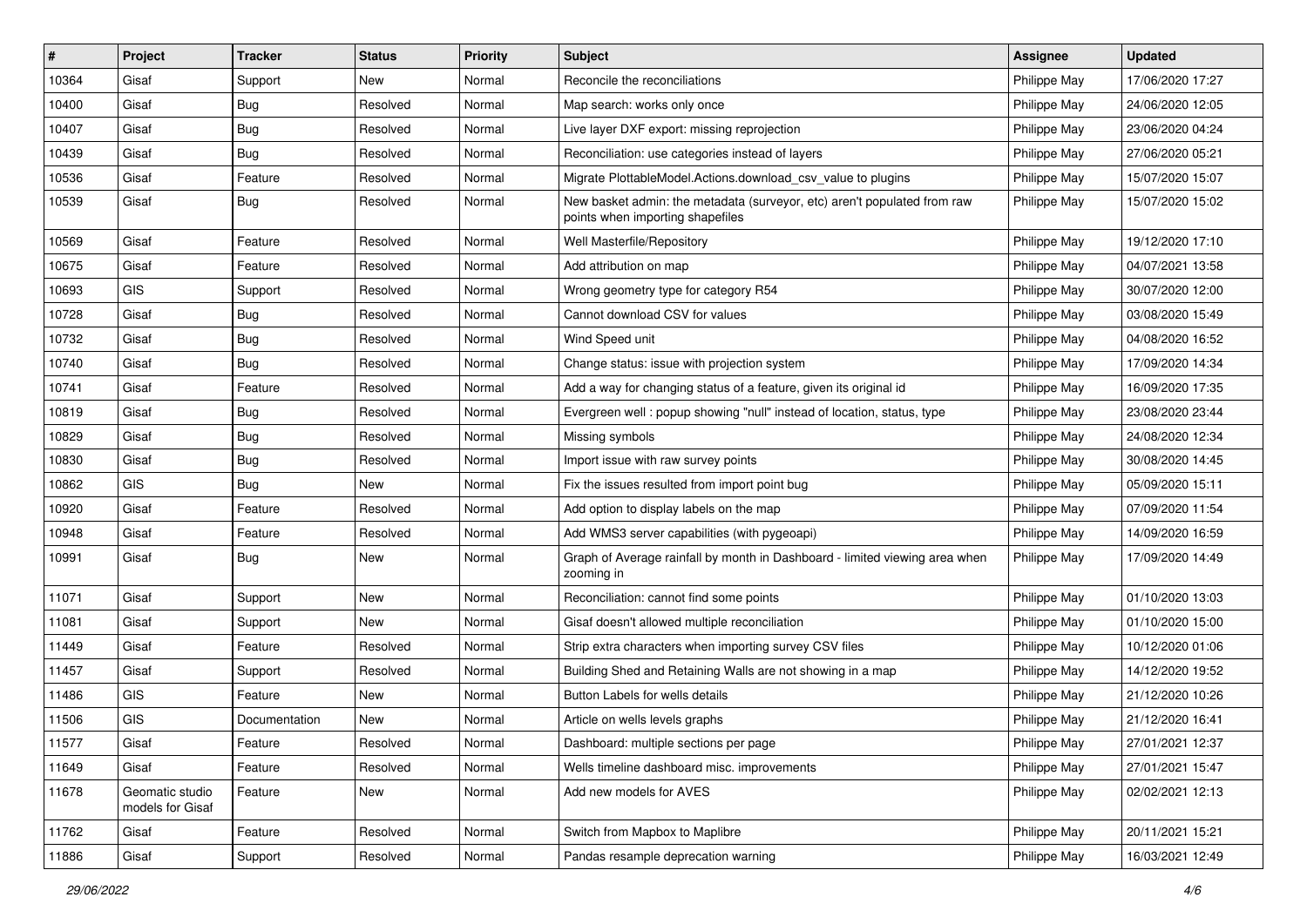| $\sharp$ | Project                             | <b>Tracker</b> | <b>Status</b> | <b>Priority</b> | <b>Subject</b>                                               | <b>Assignee</b> | <b>Updated</b>   |
|----------|-------------------------------------|----------------|---------------|-----------------|--------------------------------------------------------------|-----------------|------------------|
| 11898    | <b>GIS</b>                          | Support        | New           | Normal          | Add Aurogreen Weather Station                                | Philippe May    | 17/03/2021 12:10 |
| 11907    | Gisaf                               | Feature        | Resolved      | Normal          | Allow specific project list for custom models                | Philippe May    | 19/03/2021 16:13 |
| 12049    | GIS                                 | Bug            | Resolved      | Immediate       | Gisaf Error                                                  | Philippe May    | 22/04/2021 10:39 |
| 12051    | GIS                                 | Support        | New           | Normal          | Update pgadmin                                               | Philippe May    | 22/04/2021 12:57 |
| 12075    | GIS                                 | Feature        | Resolved      | High            | CSR Weather Station not showing since 22 of april 2021       | Philippe May    | 29/04/2021 15:34 |
| 12491    | Gisaf                               | Feature        | Resolved      | Normal          | Measure distances on the map                                 | Philippe May    | 11/07/2021 11:51 |
| 12646    | Geomatic studio<br>models for Gisaf | Feature        | New           | Normal          | Add and import new data from Johan for OFC                   | Philippe May    | 01/08/2021 19:46 |
| 12688    | Gisaf                               | Support        | Resolved      | Normal          | Layers are not visible                                       | Philippe May    | 10/08/2021 10:03 |
| 12701    | GIS                                 | Bug            | Resolved      | Normal          | Weather Station not showing data since 24 July 2021          | Philippe May    | 12/08/2021 12:21 |
| 12867    | GIS                                 | Support        | In Progress   | Normal          | Upgrade server (all virtual machines) to Debian bullseye     | Philippe May    | 25/10/2021 17:34 |
| 12895    | GIS                                 | Support        | Resolved      | Normal          | Migrate backups to Bung                                      | Philippe May    | 12/11/2021 00:36 |
| 13068    | GIS                                 | Support        | Resolved      | Normal          | Migrate gisaf VM to bullseye                                 | Philippe May    | 25/10/2021 17:28 |
| 13090    | Gisaf                               | Support        | Resolved      | Normal          | Importing error in new admin                                 | Philippe May    | 28/10/2021 11:00 |
| 13115    | <b>GIS</b>                          | Task           | In Progress   | Urgent          | Server not working after power cut                           | Philippe May    | 29/10/2021 11:05 |
| 13125    | Gisaf                               | Bug            | Resolved      | Normal          | Live layers: error with no detail shown                      | Philippe May    | 01/11/2021 19:06 |
| 13132    | GIS                                 | Bug            | Resolved      | Normal          | CSR Weather station missing data 28 nd 29 Otober 2021        | Philippe May    | 06/11/2021 12:20 |
| 13202    | Gisaf                               | Support        | Resolved      | Normal          | Gisaf is showing error                                       | Philippe May    | 12/11/2021 12:59 |
| 13203    | GIS                                 | Support        | In Progress   | Normal          | Redis server: fix warning relarted to memory allocation      | Philippe May    | 12/11/2021 13:03 |
| 13235    | GIS                                 | Support        | Resolved      | Normal          | Server hardware failure (sdc hard drive)                     | Philippe May    | 19/11/2021 17:59 |
| 13258    | Gisaf                               | Bug            | Resolved      | Normal          | Missing data from AmbientWeather weather stations            | Philippe May    | 21/11/2021 16:50 |
| 13447    | GIS                                 | Support        | Resolved      | Urgent          | Server down due to electrical power cut                      | Philippe May    | 31/12/2021 17:14 |
| 13642    | Gisaf                               | Support        | Resolved      | Urgent          | Electrical problems: Server down                             | Philippe May    | 15/02/2022 09:38 |
| 13681    | Gisaf                               | Support        | Resolved      | Normal          | Gisaf isn't Connecting                                       | Philippe May    | 19/02/2022 11:01 |
| 13763    | GIS                                 | Support        | Resolved      | Normal          | Gisaf not responding                                         | Philippe May    | 11/03/2022 13:03 |
| 13766    | Gisaf                               | Bug            | New           | Normal          | OGCAPI: make async                                           | Philippe May    | 11/03/2022 14:39 |
| 13847    | GIS                                 | Support        | New           | Urgent          | Gisaf not responding                                         | Philippe May    | 01/04/2022 17:08 |
| 13883    | GIS                                 | Support        | Resolved      | Urgent          | Gisaf not responding - Possible issue with tag editing?      | Philippe May    | 07/04/2022 19:34 |
| 13885    | GIS                                 | Bug            | Resolved      | Normal          | Wrong name showing in the list of layers in the map          | Philippe May    | 23/04/2022 04:04 |
| 13901    | GIS                                 | <b>Bug</b>     | New           | Normal          | Map: style of the category with status 'E' is always applied | Philippe May    | 12/04/2022 11:01 |
| 13952    | Gisaf                               | Support        | Resolved      | Normal          | Gisaf isn't Connecting                                       | Philippe May    | 25/04/2022 11:27 |
| 13968    | Geomatic studio<br>models for Gisaf | Feature        | Resolved      | Normal          | Create layers and all for the LB records                     | Philippe May    | 28/04/2022 17:18 |
| 13982    | GIS                                 | Support        | Resolved      | Normal          | Update server's storage                                      | Philippe May    | 06/05/2022 14:38 |